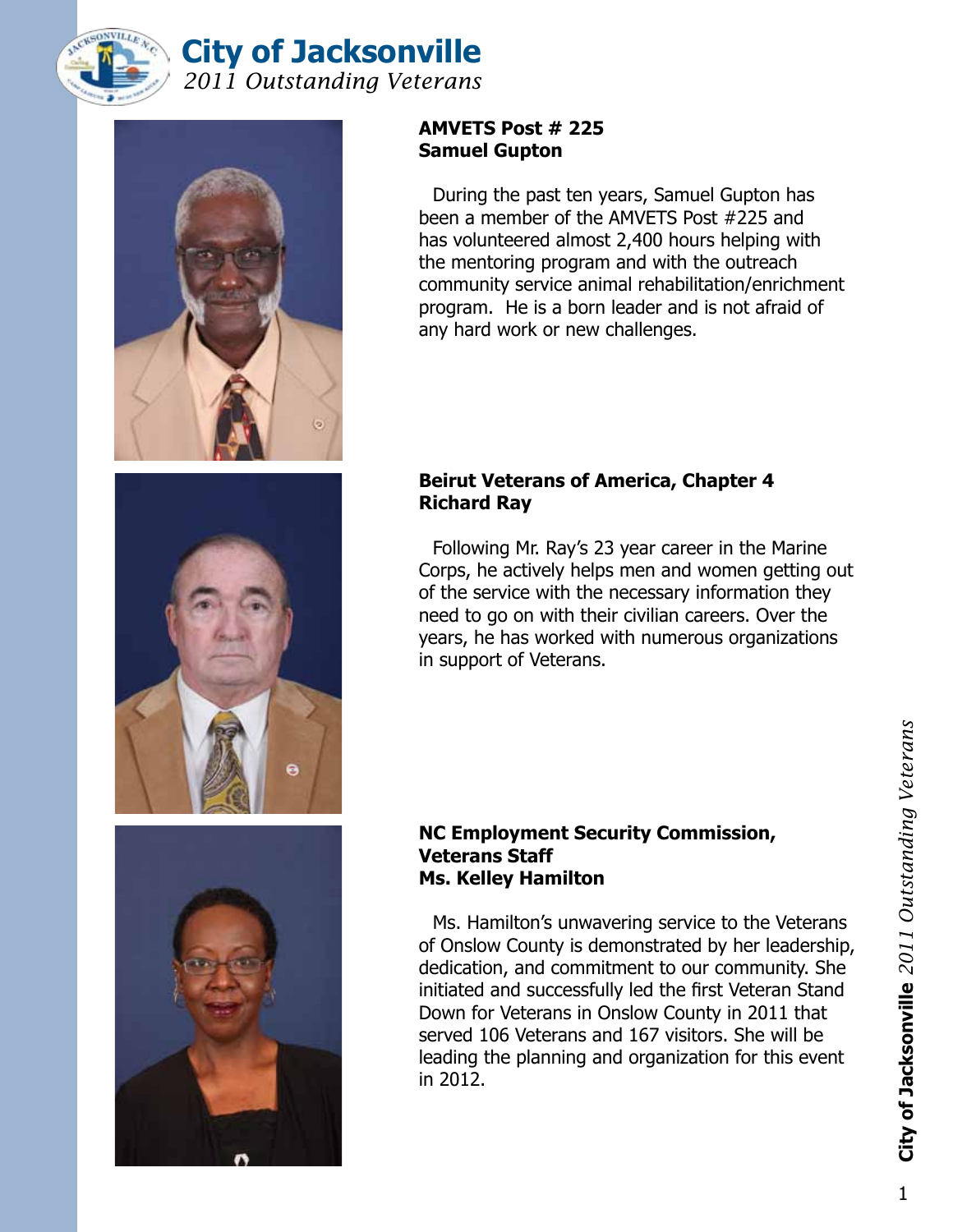







# Image Not Available **Heroes on the Water GySgt. Patrick Curley**

Gunnery Sergeant Patrick Curley serves as the Coordinator for the Crystal Coast – Camp Lejeune Chapter of Heroes on the Water. This organization helps injured and disabled service members with their physical and mental recovery using the therapeutic qualities of fishing from kayaks. GySgt Curley was instrumental in organizing the Chapter, bringing together wounded military personnel, disabled Veterans, and their family members, with volunteers for guided kayak fishing excursions.

#### **Marine Corps Base Camp Lejeune, Military Retiree Council Major Angelo M. Inglisa**

Mr. Inglisa has been an active member of the Military Retiree Council since its founding in 1999. Over the years he has served as Chairman, Vice-Chairman, and Secretary. He has been active in multiple billets with the Onslow County Council of Veteran Organizations, and has held all major billets within the Camp Lejeune Military Officers Association. During his service, he played a significant role in helping to achieve NC State Tax exemption for military retired pay.

## **Marine Corps League Onslow County Detachment # 262 Reverend Raymond Randall**

Reverend Randall has visited the sick and dying and given spiritual attention to family members, sent cards to the sick and their family members, sharing in their grief. He also visits Veterans at nursing homes and hospitals and checks on widows to ensure they are all right rendering any assistance they might need. Since joining the Detachment, he has attained his ministerial license and is currently a local licensed Minister.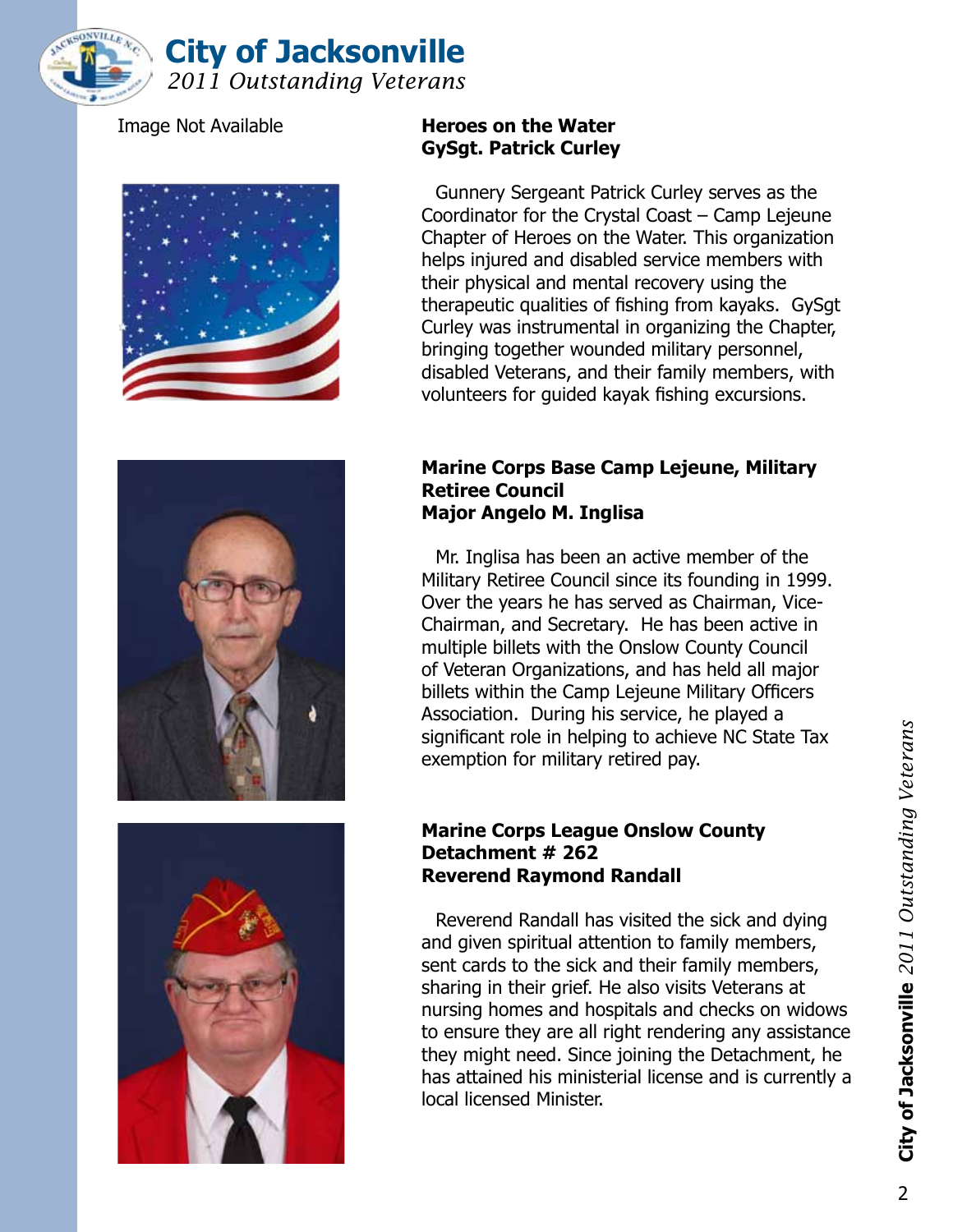







# **Military Order of the Purple Heart, Beirut Memorial Chapter 642 SSgt Daniel G. Stoy**

Staff Sergeant Daniel G. Stoy, has been awarded three Purple Hearts for wounds received in combat in Iraq. SSgt Stoy is currently on active duty with the Eighth Marine Regiment and serves as the Sergeant-at-Arms for the Chapter. He is a very active participant in Chapter events, always ready to volunteer for community activities. He worked tirelessly to assist citizens clean up after the April hurricane. He also recruited over 30 new members for the Chapter last year, resulting in his recognition at the National Military Order of the Purple Heart Annual Convention.

# **Military Order of the Purple Heart, Beirut Memorial Chapter 642 Auxiliary Mrs. Alice Reiter**

Mrs. Alice Reiter is the Chapter selection for the Outstanding Veteran award for her work and dedication to the Fallen Warriors Tree project. Mrs. Reiter was instrumental in its decoration for the initial showing at the Festival of Trees and its subsequent display at the Marine Corps Exchange. In a labor of love, she painstakingly inscribed the tree with the rank, name, branch of service and year of ultimate sacrifice of the more than 300 service members of Onslow County.

# **NABVETS, Marine Chapter 0054 Charles Gibbs**

Mr. Gibbs has been with this organization for approximately two years and chaired several successful fundraising events. During June of this year, he organized the first NABVETS, Marine Chapter #0054, Friends & Family Day picnic. This event received several accolades from local government, businesses, and other Veteran's organizations. Because of its success, the Chapter plans to make Friends & Family Day an annual event.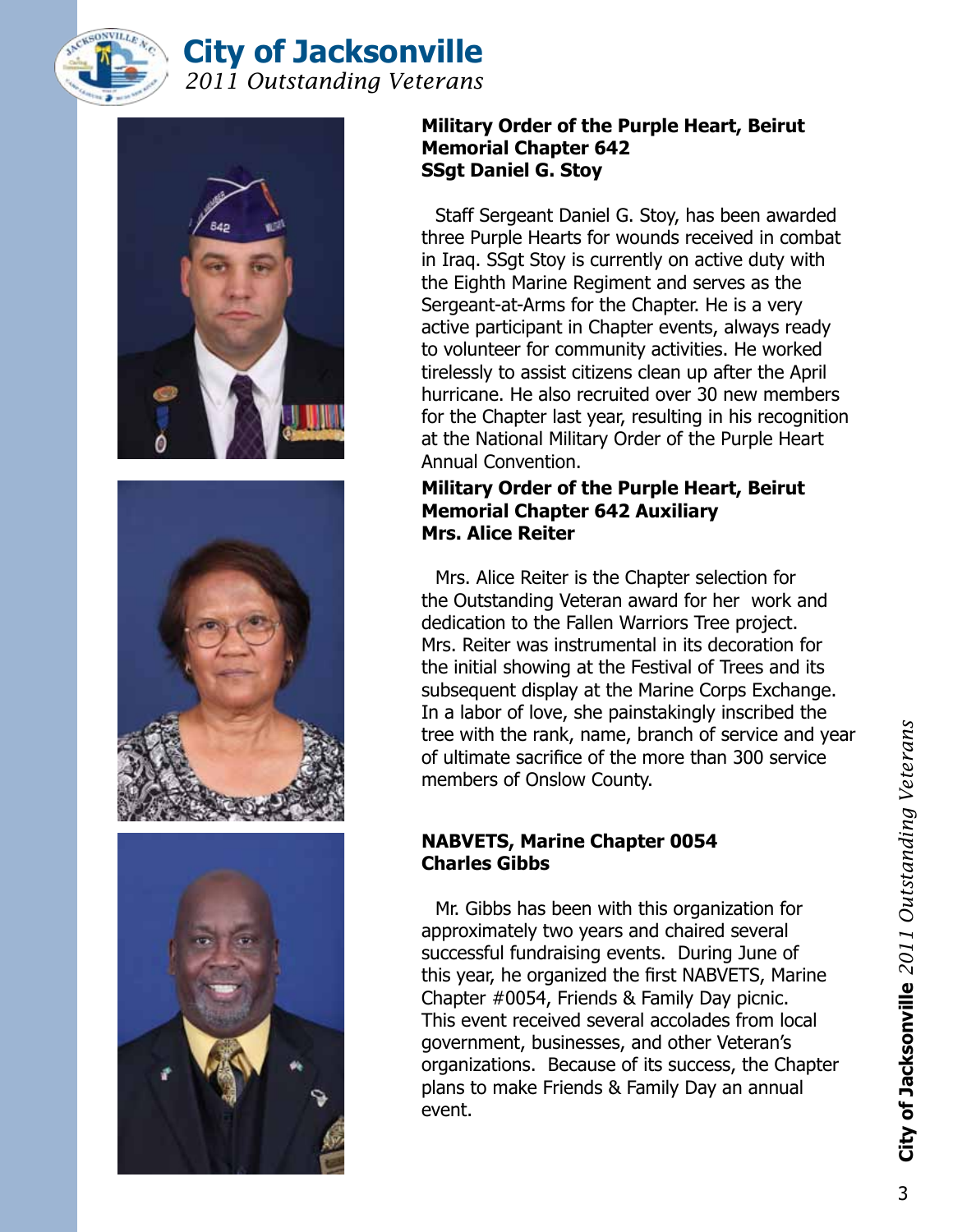



## **NABVETS, Marine Chapter 0054 Auxiliary Cora Davis**

A retired Master Gunnery Sergeant, Mrs. Davis has been a loyal member of the organization since 2009. She is dedicated to the mission of helping all women in Onslow County that are in need of assistance. Just recently, Mrs. Davis was selected by the Regional Commander of NABVETS, Inc. to form a Women's Auxiliary for not only this region, but for all of NABVETS Inc, and she was named the Commander. Her unit has been chartered only two months and has grown to 22 members.

# **National Order of Trench Rats, Dugout # 483 Brother Roben Smith**

Brother Smith has helped many brothers and former service members, active duty and their families in better understanding the VA system, filing for copies of their records and for NC Disability Property tax relief. He has aiding those in need with food, utilities, trash service and toys at Christmas time for their children.



## **Non Commissioned Officers Association – Down East Chapter#906 Paul H. Miethker**

HMC Paul Miethker, US Navy has been a member of the Non Commissioned Officers Association since 1995 and joined the Down East Chapter in 2008. He was selected as the Chapter Chairman in 2009 and continues to hold the position. He has volunteered numerous hours in support of the Chapter as well as the community.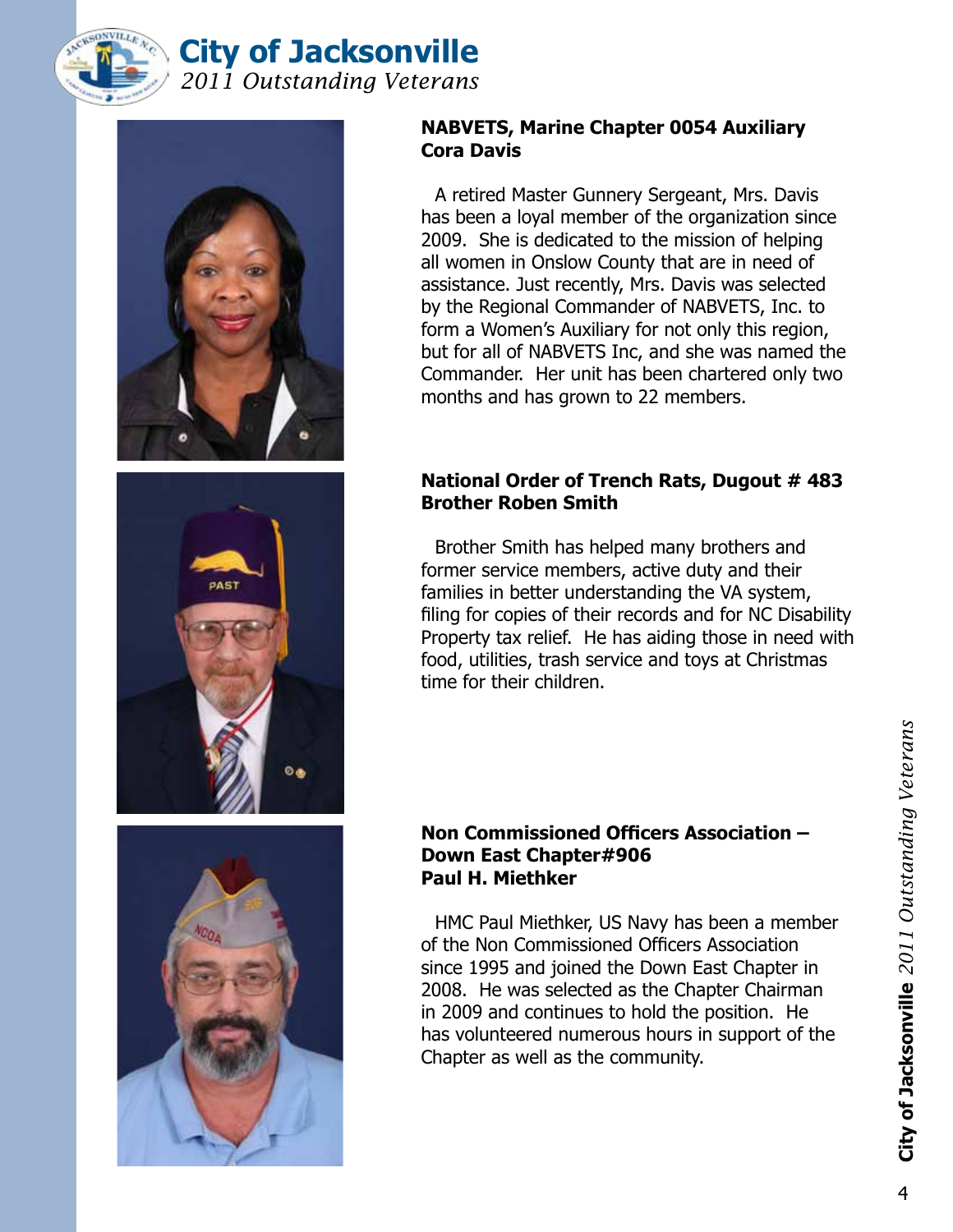







#### Image Not Available **Onslow County Chapter 16, Disabled American Veterans Peter Franco**

Pete Franco has been a valuable member of the Disabled American Veterans for the past 21 years. He is a United States Marine Corps Veteran and served honorably until his discharge from active service in 1971. He has served in various jobs within the DAV to include Commander, Treasurer, Adjutant, as well as volunteering as a Bingo Caller, Cashier, and Short-Order Cook for the Saturday morning breakfast held at the Chapter. Pete continues to give 110% of himself to the organization by volunteering his time whenever and however he can to help assist Veterans and service members within our community.

# **Onslow County Council of Veterans Organizations Paul W. O'Toole, Jr**

Mr. O'Toole has been the Veterans Council Vice President for the past 4 years, and has been a great asset to the Council and the Veteran community. He keeps the Veterans Council and leaders of all the Veteran organizations within Onslow County well informed of major legislative issues, along with many issues concerning military retirees and Veterans. He is the force behind the Hard Corp Warrior Program and is developing a Veteran Education Program for Veterans and their families.

# **Rolling Thunder, Inc. Chapter NC-5 Ralph E. Garcia**

A retired Marine, Ralph Garcia provides positive leadership as the Chapter Chairman of the Board of Directors. He is well respected by his peers and fellow officers alike. Mr. Garcia can be relied upon at any time to "step up" and volunteer his time in support of Veteran's issues. Ralph is a very loyal and dedicated member of Rolling Thunder, Inc. and spends countless volunteer hours in support of its mission.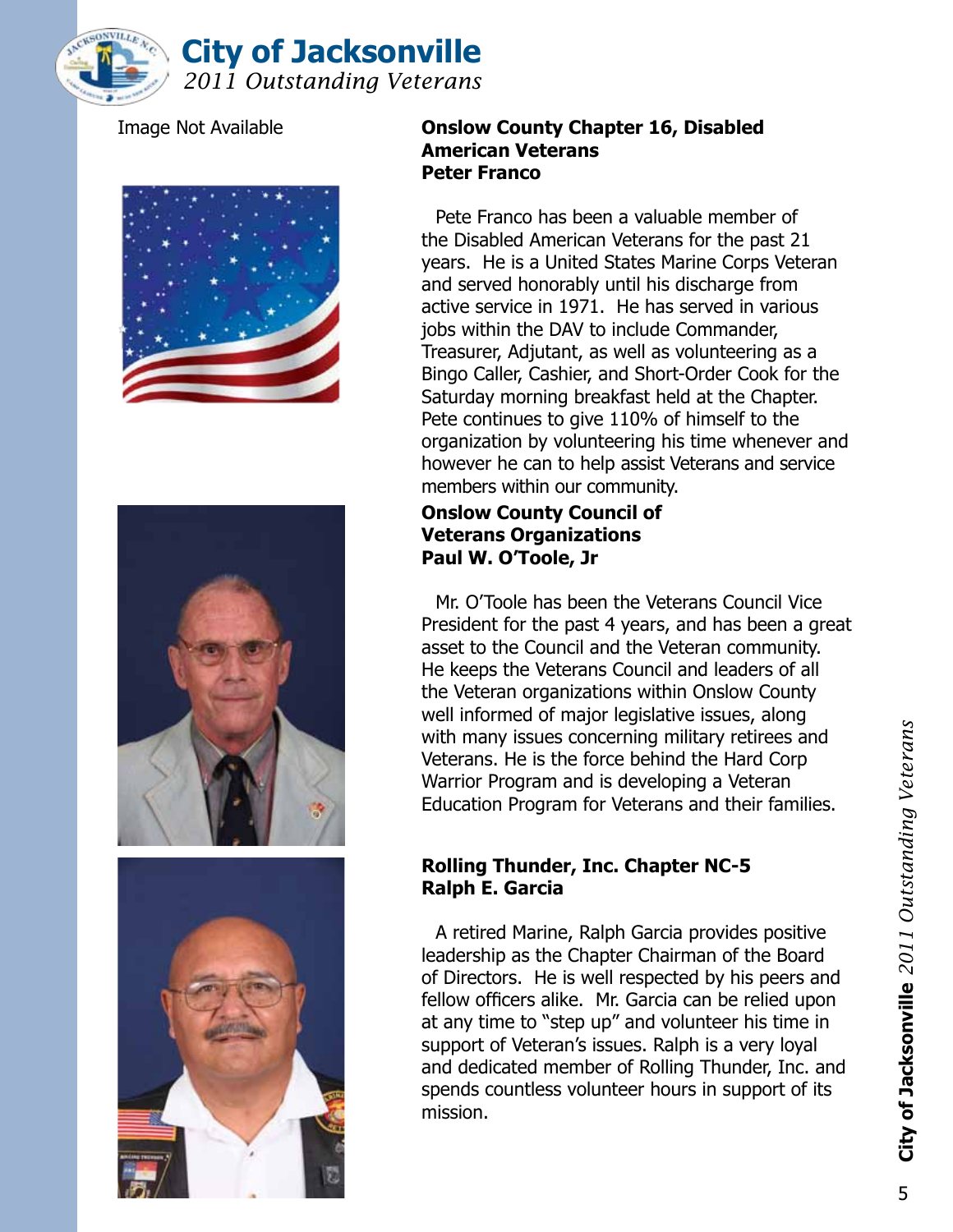



# **The American Legion, Burton Cowell Post 265 Chuck Vasquez**

Chuck Vasquez is a Retired Sergeant Major with 30 years credit to the USMC and his Country. Mr. Vasquez has been an American Legion member for the past 21 years and has been volunteering for the County Fair and American Legion bingo just as long. He has a positive and cheerful attitude and is always willing to help whenever he is needed.





## **The American Legion, Burton Cowell Post #265 Auxiliary Dianne Randall**

Mrs. Randall serves as the American Legion Auxiliary Unit #265 Treasurer and is always first to offer help with projects, such as visiting and helping Veterans in Premier Nursing and Rehabilitation Facilities. She also donates her time to take various supplies to 20 Elementary schools in Onslow County. At Christmas time, she helps with the Post's donations to Christmas Cheer, the Soup Kitchen and the Women's Shelter.

## Image Not Available **The Captain John C. Carr Veteran Resource Center Mr. Jim Dunn & Mrs. Janine Dunn**

The Dunn's have been volunteering with "The Captain John C. Carr Veteran Resource Center" for the past 11 years as overseers and Memorial Day event hosts. Every year, this hard working, caring, devoted couple opens up their property for an annual Memorial Day event. They provide a meal for 300 plus people, offer use of their fishing pond, host an antique auto show, plus provide lots of free entertainment. The Dunn's put on this event as an expression of their love and support of our active duty personnel, retirees, and Veterans and their families.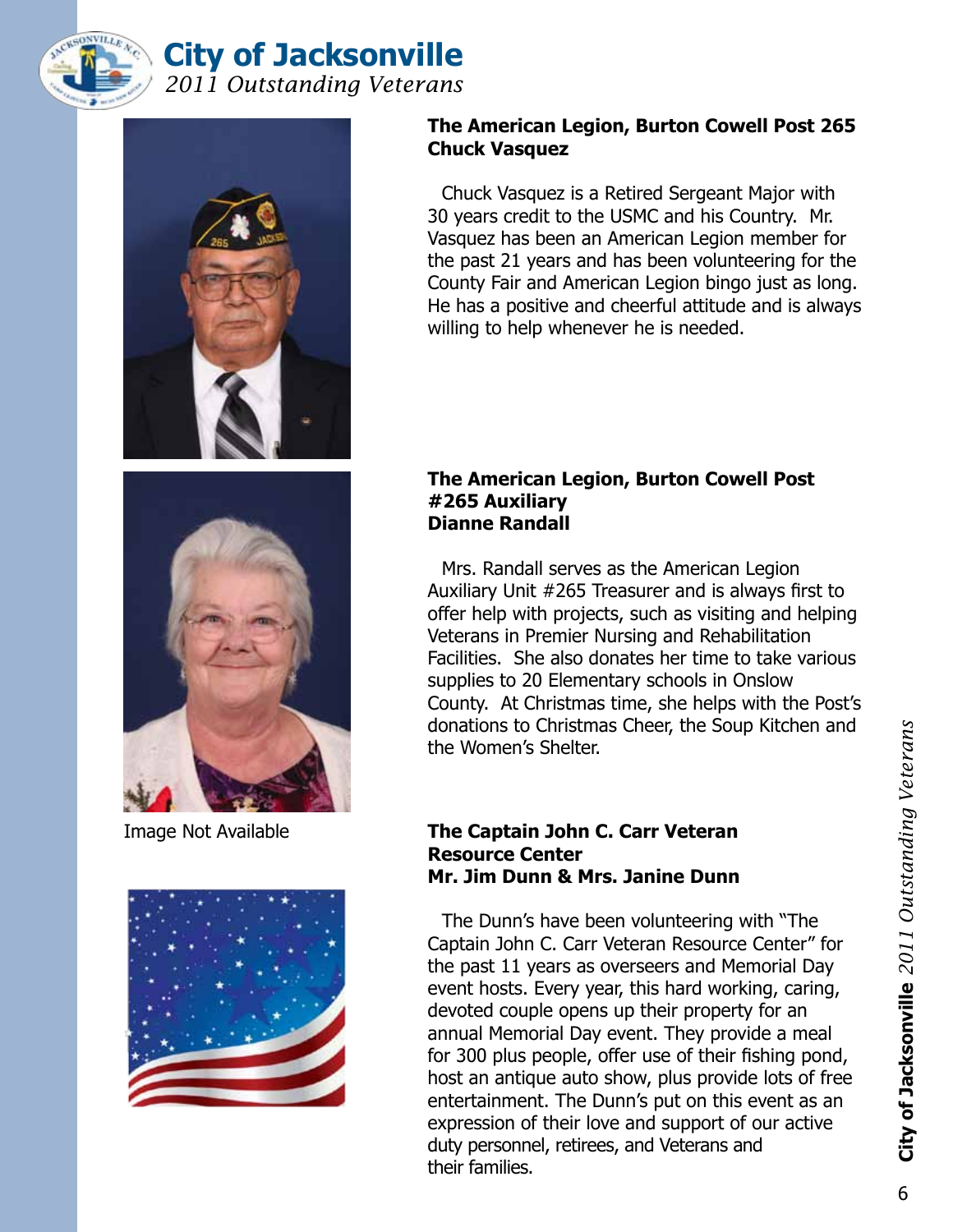



## **Veterans of Foreign Wars, Jacksonville Post #9133 Dwight Davidson**

Dwight Davidson's dedication to the support of his fellow Veterans exemplifies the ideals of the VFW. Not only does he provide assistance to his Comrades-in-Arms, he also volunteers his time performing household repairs and yard work for the families left behind. In addition Mr. Davidson is almost solely responsible for maintaining the Post Home, whether it's landscaping, remodeling, or fixing whatever is broken.



#### **Veterans of Foreign Wars, Ladies Auxiliary Post #9133 Colleen Barnhart**

As a member of long standing, Colleen Barnhart's tireless energy has been an inspiration to new recruits to the Auxiliary. Colleen energetically donates her time in helping with weekly meals and many fundraising projects. One of her most endearing qualities is her enthusiasm, whether it's enhancing the post with remodeling efforts or her success as the number one procurer of local business donations.

#### **Veterans of Foreign Wars, Topsail Island Post #9983 Bob Mason**

Bob Mason is the senior vice president of the Veterans of Foreign Wars Post #9983 and is next in line for commander. He has been past quartermaster and commander of the Post. Mr. Mason served in the Air Force and after retirement, worked in England for many years. VFW Post #9983 is very proud of Bob and his history.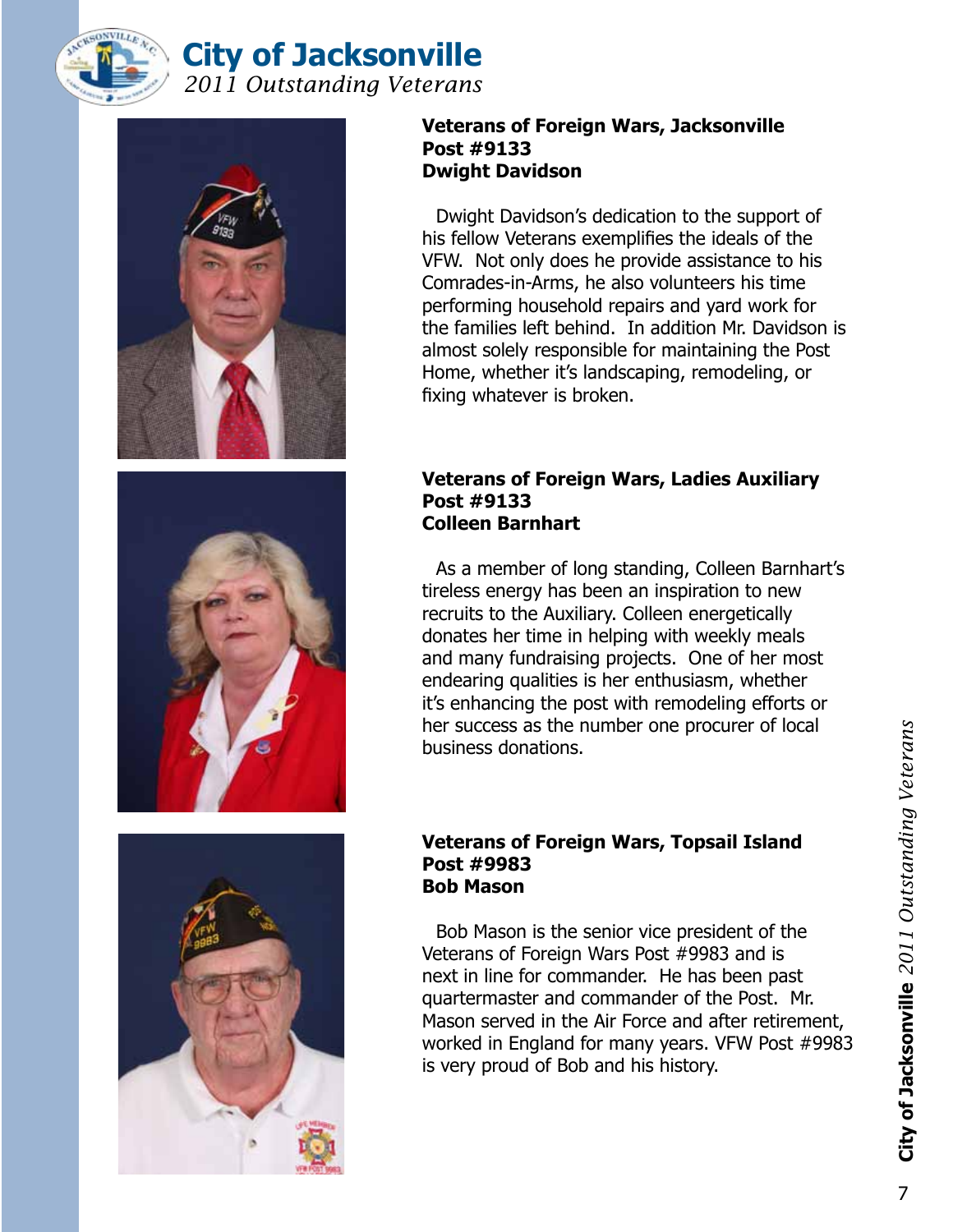



#### **Vietnam Veterans of America, Inc. Jon Panarese Chapter #654 Michael Carr**

Michael Carr is the President of Jon Panarese Chapter 654 Vietnam Veterans of America. He is very active in the Chapter and the North Carolina State Council. Mr. Carr served in the United States Navy and during his different tours in Vietnam, he served aboard the USS Constellation VC64, USS Force, and the Mine Sweeper USS Whippoorwill. He is always promoting the Chapter and Vietnam Veterans of America.

## **Associates of Vietnam Veterans of America, Chapter #654 Donna-Marie Crowell**

Donna-Marie Crowell is the Associates Liaison for the Jon Panarese Chapter 654 Vietnam Veterans of America and the Region 3 Director for Associates of Vietnam Veterans of America, serving the members for eight States. She is the National Historian for the Chapter and also serves on a number of other committees. She is always helping out with whatever work the Chapter is involved in.

# **Women Marines Association NC-1, Tarheel Chapter Genevieve Blick**

Genevieve Blick served in the United States Marine Corps working in Supply and obtained the rank of Sergeant during her tenure. She has been active in many roles with the Chapter and has volunteered with numerous organizations in the community. Ms. Blick has given her time and services supporting the Catholic Daughters, the USO, the Salvation Army, and many other organizations.